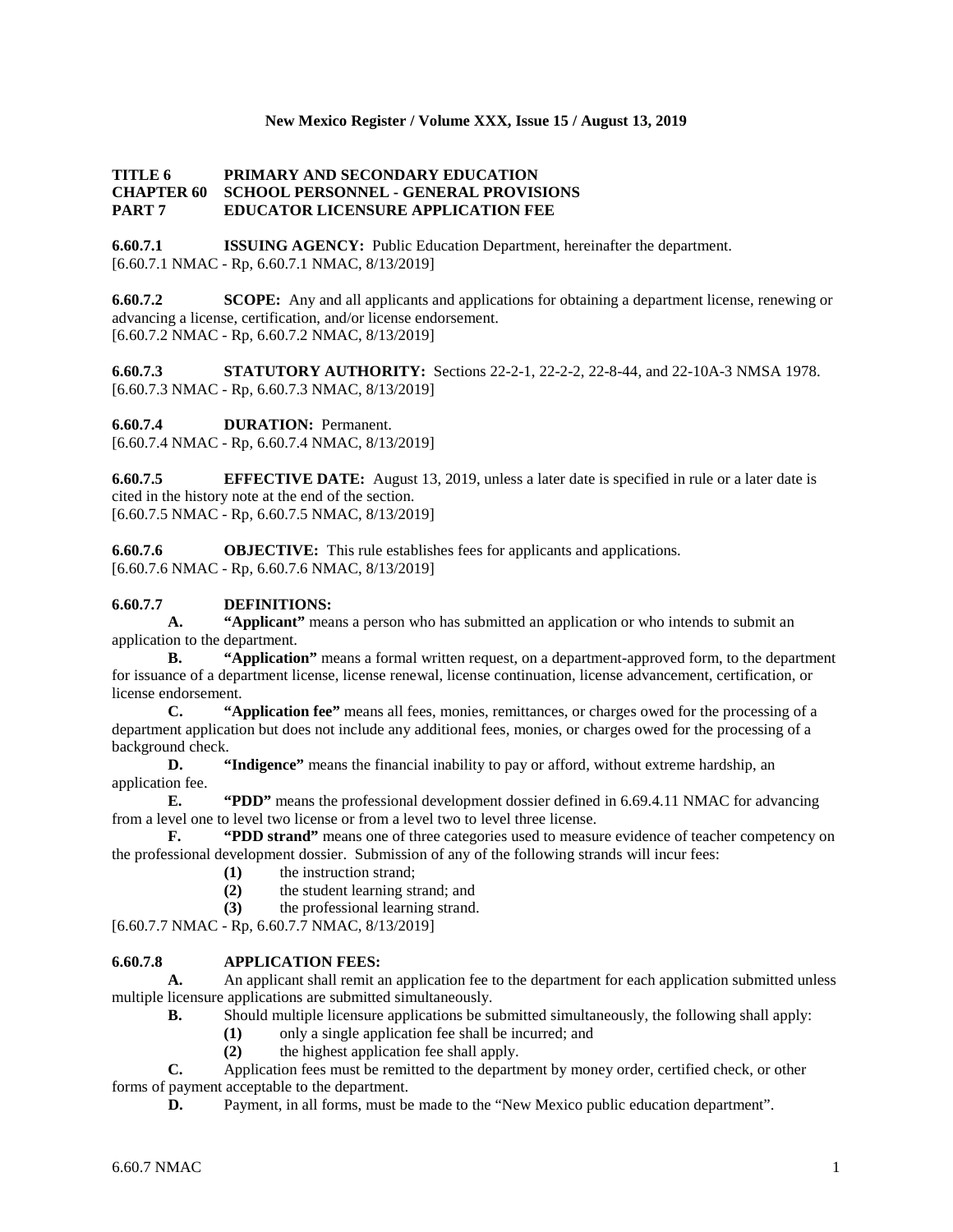**E.** Unless there has been a determination of indigence, all application fees once submitted, are nonrefundable, and shall not be returned to an applicant.

**F.** The department shall deposit all received application fees in the department educator licensure fund.

[6.60.7.8 NMAC - Rp, 6.60.7.8 NMAC, 8/13/2019]

## **6.60.7.9 FEE SCHEDULE:**

**A.** Initial licensure applications. Applicants for initial licensure shall pay an application fee of one hundred fifty dollars (\$150) unless another application fee is specified below:

**(1)** applicants for initial licensure as an educational assistant shall pay an application fee of fifty dollars (\$50);

**(2)** applicants for initial licensure as a school health assistant shall pay an application fee of fifty dollars (\$50);

**(3)** applicants for initial licensure as a substitute teacher shall pay an application fee of fifty dollars (\$50);

**(4)** applicants for initial licensure as an athletic coach shall pay an application fee of thirtyfive dollars (\$35); and

**(5)** applicants for initial licensure for Native American language and culture certification shall pay a fee of fifty dollars (\$50).

**B.** Renewal applications of an existing educator license. Applicants for renewal of an existing educator license shall pay an application fee of one hundred twenty dollars (\$120) unless another application fee is specified below:

**(1)** applicants for renewal of an existing educator license as an administrator shall pay an application fee of one hundred thirty dollars (\$130);

**(2)** applicants for renewal of an existing educator license as an educational assistant shall pay an application fee of fifty dollars (\$50);

**(3)** applicants for renewal of an existing educator license as a school health assistant shall pay an application fee of fifty dollars (\$50); and

**(4)** applicants for renewal of an existing educator license as a substitute teacher shall pay an application fee of fifty dollars (\$50).

**C.** Renewal applications of an existing certification.

**(1)** Applicants for renewal of an existing educator certification shall pay a renewal application fee of one hundred twenty dollars (\$120).

**(2)** Applicants for renewal of Native American language and culture certification shall pay a fee of fifty dollars (\$50).

**D.** Advancement applications.

**(1)** Applicants who have not previously submitted an application for advancement to a higher level of teacher license for the level of license sought shall pay three hundred twenty dollars (\$320).

**(2)** Applicants who have previously submitted an application for advancement to a higher level of teacher license for the level of license sought shall pay:

**(a)** one hundred ten dollars (\$110) for an application that includes one PDD strand;

**(b)** two hundred twenty dollars (\$220) for an application that includes two PDD

**(c)** three hundred twenty dollars (\$320) for an application that includes three PDD

strands; or strands.

- **(3)** Applicants who concurrently submit a renewal of existing educator license application and an advancement application shall pay no renewal of existing application fee.
- **(4)** In order to concurrently submit a renewal of existing educator license application and an advancement application the following must occur:

**(a)** the advancement application must be submitted on the same date or before the renewal of an existing educator license application;

**(b)** the advancement application fees must be received upon the date of the advancement application submission; and

**(c)** the renewal of existing educator license application must be received by the department within five business days of the advancement application.

**E.** Endorsement applications. Applicants seeking to add an endorsement to an existing license shall